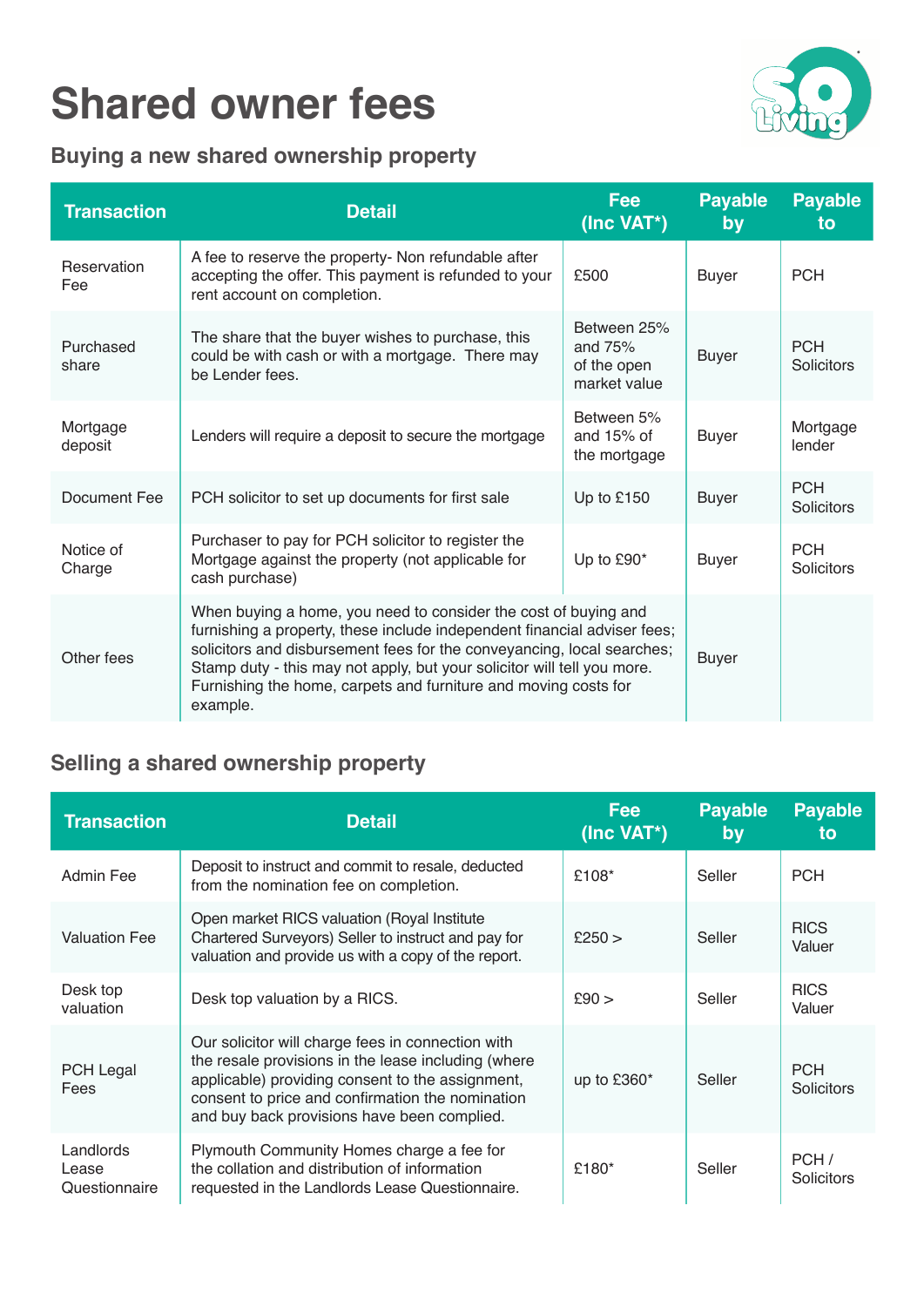# **Selling a shared ownership property**

| <b>Transaction</b>                    | <b>Detail</b>                                                                                                                                                                                                                       | Fee<br>(Inc VAT*)                                                  | <b>Payable</b><br>by | <b>Payable</b><br>to |
|---------------------------------------|-------------------------------------------------------------------------------------------------------------------------------------------------------------------------------------------------------------------------------------|--------------------------------------------------------------------|----------------------|----------------------|
| Nomination<br>Fee                     | As detailed within the shared ownership lease - 1%<br>of the Full Open Market Full Value plus VAT. PCH<br>to find a buyer for your property. Example OMV<br>£200,000 X 1% + Vat = £2,400 less Admin fee of<br>$£108.00 = £2,292.00$ | $1\%$ of the<br>property open<br>market value<br>$+VAT$            | Seller               | <b>PCH</b>           |
| Legal Fees                            | You will need to instruct a solicitor for selling<br>your property. The solicitor will have disbursements<br>and professional fees for acting for you.                                                                              | Estimate £750<br>> £1,500                                          | Seller               | Chosen<br>solicitor  |
| <b>EPC</b>                            | Selling a home in England and Wales requires an<br>Energy Performance Certificate (New build homes<br>have a 10 year EPC) Only required if out of date.                                                                             | External<br>company<br>approximately<br>£50 to £100+<br><b>VAT</b> | Seller               | Chosen<br>company    |
| Rent and<br>Service Charge<br>arrears | If you have any arrears these must be cleared<br>before completion of the property.                                                                                                                                                 | Refer to<br>PCH for any<br>outstanding<br>charges<br>payable.      | Seller               | <b>PCH</b>           |
| Admin Fee<br>after 8 weeks            | If after the initial 8 weeks you choose to sell your<br>property via an Estate Agent or remain with PCH,<br>you will not pay the nomination fee but you will pay<br>administration fee to PCH.                                      | £250                                                               | Seller               | <b>PCH</b>           |
| Additional<br>Marketing               | There will be no extra costs for marketing your<br>home on social media and Rightmove.                                                                                                                                              |                                                                    |                      |                      |

## **Staircasing**

| <b>Transaction</b>    | <b>Detail</b>                                                                                                                                                                                                                                                                                                                                                                 | Fee (Inc<br>VAT*)                                           | <b>Payable</b><br>by | <b>Payable</b><br>to |
|-----------------------|-------------------------------------------------------------------------------------------------------------------------------------------------------------------------------------------------------------------------------------------------------------------------------------------------------------------------------------------------------------------------------|-------------------------------------------------------------|----------------------|----------------------|
| Admin Fee             | Deposit to instruct and commit to staircaising,<br>deducted from completion monies.                                                                                                                                                                                                                                                                                           | £108*                                                       | Seller               | <b>PCH</b>           |
| Valuation fee         | Open Market valuation by a RICS. PCH to instruct                                                                                                                                                                                                                                                                                                                              | £300*                                                       | Leaseholder          | <b>PCH</b>           |
| Desk top<br>valuation | Desk top valuation by a RICS. PCH to instruct if<br>valuation report expires.                                                                                                                                                                                                                                                                                                 | £57.60*                                                     | Leaseholder          | <b>PCH</b>           |
| Mortgage fees         | If you are applying to change lenders (re-mortgage)<br>to buy the additional share, or to obtain a better<br>interest rate, you will be required to pay the lender's<br>valuation fee and you may be required to pay a<br>mortgage arrangement fee. You may also have to<br>pay penalty charges to your existing lender if you re-<br>mortgage before the product's end date. | Refer to<br>mortgage<br>lender and<br>solicitor for<br>fees | Leaseholder          | Mortgage<br>lender   |
| Legal<br>expenses     | Staircasing will involve changes to your existing<br>lease which will require the professional services<br>of a solicitor. The solicitor will have disbursements<br>and professional fees for acting for you.                                                                                                                                                                 | Refer to your<br>chosen solicitor<br>for fees               | Leaseholder          | Chosen<br>Solicitor  |